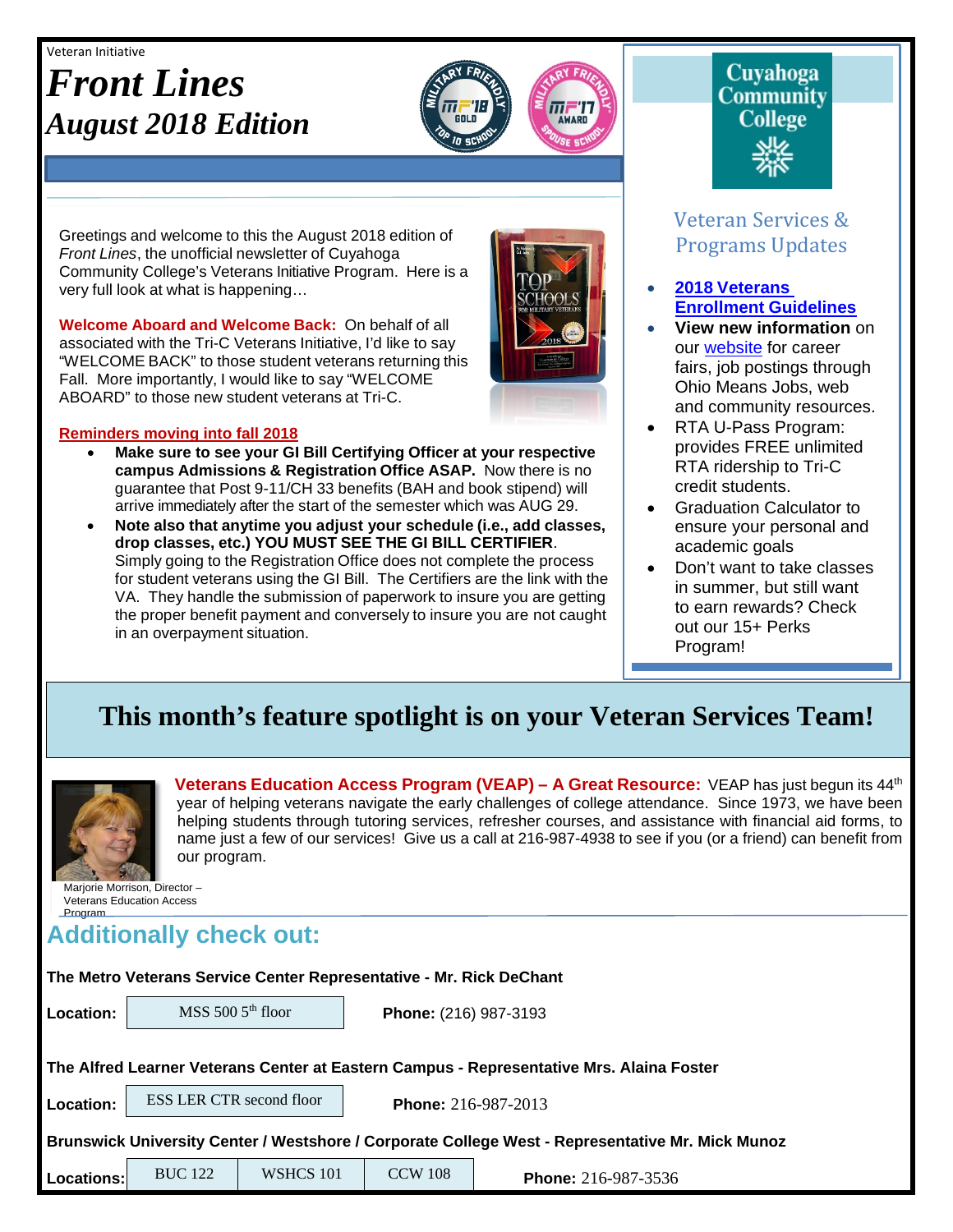| Crile Veterans Center / West Campus - Representative Matt Miller                                                                                                                                                                                                                                                                                                                                                                                                                                                                                                                                                                                                                                                                                                                                                                                                                          |                                                                                                                                          |                                                                                                                                       |  |  |  |
|-------------------------------------------------------------------------------------------------------------------------------------------------------------------------------------------------------------------------------------------------------------------------------------------------------------------------------------------------------------------------------------------------------------------------------------------------------------------------------------------------------------------------------------------------------------------------------------------------------------------------------------------------------------------------------------------------------------------------------------------------------------------------------------------------------------------------------------------------------------------------------------------|------------------------------------------------------------------------------------------------------------------------------------------|---------------------------------------------------------------------------------------------------------------------------------------|--|--|--|
| Location:                                                                                                                                                                                                                                                                                                                                                                                                                                                                                                                                                                                                                                                                                                                                                                                                                                                                                 | <b>WSS G1112</b>                                                                                                                         | Phone: (216) 987-5204                                                                                                                 |  |  |  |
| Cleveland Louis Stokes VA Medical Center Wade Park: Veteran Education Connection Center -<br><b>Representative Angela Hobbs</b>                                                                                                                                                                                                                                                                                                                                                                                                                                                                                                                                                                                                                                                                                                                                                           |                                                                                                                                          |                                                                                                                                       |  |  |  |
| Location:                                                                                                                                                                                                                                                                                                                                                                                                                                                                                                                                                                                                                                                                                                                                                                                                                                                                                 | 2 <sup>nd</sup> Floor Atrium-146B                                                                                                        | Phone: 216-791-3800 ext. 6830                                                                                                         |  |  |  |
| Post 9-11 GI Bill - Book Stipend Delay<br>We have been informed by the Veterans Administration that there more than likely will be delays in the issuance of the book<br>stipend for all of those using the Post 9-11 GI Bill (Chapter 33) for Fall 2018 semester. The delay is the result of upgrades<br>being made to the VA-ONCE software system. Please note that this is an issue outside of our control.                                                                                                                                                                                                                                                                                                                                                                                                                                                                            |                                                                                                                                          |                                                                                                                                       |  |  |  |
| That being said, you should be setting aside dollars for books now to ensure you have the necessary books you need when<br>the Fall semester starts. We have not been given a time window as to when the book stipend dollars will be<br>released. Prepare accordingly. We will keep you posted as more information becomes available.                                                                                                                                                                                                                                                                                                                                                                                                                                                                                                                                                    |                                                                                                                                          |                                                                                                                                       |  |  |  |
| Veteran Campus Support Teams at the Ready: An important reminder to all that the Cuyahoga Community College<br>Veteran's Initiative has been organized in an effort to provide a broader range of services to you. Part of that re-<br>organization has been the development of Veteran Campus Support Teams. The Veteran Campus Support Teams are<br>comprised of specialists from key departments which data tracking has shown are those departments in which veterans<br>require services.                                                                                                                                                                                                                                                                                                                                                                                            |                                                                                                                                          |                                                                                                                                       |  |  |  |
| $\bullet$<br>$\bullet$<br>$\bullet$<br>$\bullet$                                                                                                                                                                                                                                                                                                                                                                                                                                                                                                                                                                                                                                                                                                                                                                                                                                          | Those departments include:<br><b>GI Bill Certification</b><br>Counseling<br><b>Financial Aid</b><br>$\bullet$<br>$\bullet$<br>Recruiting | <b>ACCESS (disability Enrollment</b><br>Services)<br><b>Key Career Transition Centers</b><br><b>Veterans Education Access Program</b> |  |  |  |
| As noted, the documented experience of the Veterans Initiative has shown that these are the major areas of inquiry from our<br>student veterans. A complete list of your respective Campus Veteran Support Team members is found on the Veterans'<br>website at: www.tri-c.edu/veterans                                                                                                                                                                                                                                                                                                                                                                                                                                                                                                                                                                                                   |                                                                                                                                          |                                                                                                                                       |  |  |  |
| Veterans Education Access Program - At the Ready: The Veterans Education Access Program (VEAP) at Tri-C<br>provides FREE comprehensive support services to eligible veterans who need additional help in Math, English and Science<br>to complete their first degree. If you are enrolled or have been placed in a remedial Math or English course and are in need<br>of additional help in these areas, please call the VEAP main office at 216-987-4938 to schedule an appointment with our<br>Student Advisor. Classes are already underway, so do not delay!                                                                                                                                                                                                                                                                                                                          |                                                                                                                                          |                                                                                                                                       |  |  |  |
| New Support Resource - Veterans' Success Tool Kit: The Tri-C Veterans Initiative has partnered with HealthJourneys,<br>to bring to you free of charge a series of self-guided streaming meditations known as the Veterans' Success Tool Kit.<br>Listening to guided imagery and meditation yields a wide variety of benefits. Research shows it helps with stress, sleep,<br>pain, confidence, focus, emotional resilience and inner peace. That's why we've brought together some of the best<br>streaming meditations we could find, by some of the foremost masters in the mind-body. These are available free, 24/7, for<br>you and your family, courtesy of Health Journeys and Sounds True. All can be accessed via the College's Veterans<br>website: www.tri-c.edu/veterans. The link is the upper right, teal-colored tab labeled: NEW RESOURCES FOR STUDENT<br><b>VETERANS.</b> |                                                                                                                                          |                                                                                                                                       |  |  |  |
| <b>Employment Opportunities / Links</b>                                                                                                                                                                                                                                                                                                                                                                                                                                                                                                                                                                                                                                                                                                                                                                                                                                                   |                                                                                                                                          |                                                                                                                                       |  |  |  |
| Department of Veterans Affairs Link with the VA on Facebook                                                                                                                                                                                                                                                                                                                                                                                                                                                                                                                                                                                                                                                                                                                                                                                                                               |                                                                                                                                          |                                                                                                                                       |  |  |  |
| <b>City of Cleveland</b>                                                                                                                                                                                                                                                                                                                                                                                                                                                                                                                                                                                                                                                                                                                                                                                                                                                                  |                                                                                                                                          |                                                                                                                                       |  |  |  |
| Veteran Job Search Assistance: If you know a Veteran or Military Spouse who could benefit from FREE,<br>UNLIMITED job search coaching, please have them visit www.gunnyret.com to schedule a "First Call".                                                                                                                                                                                                                                                                                                                                                                                                                                                                                                                                                                                                                                                                                |                                                                                                                                          |                                                                                                                                       |  |  |  |
| <b>Ohio National Guard Employment Enhancement Support:</b>                                                                                                                                                                                                                                                                                                                                                                                                                                                                                                                                                                                                                                                                                                                                                                                                                                |                                                                                                                                          |                                                                                                                                       |  |  |  |
| <b>VA JOBS Home</b>                                                                                                                                                                                                                                                                                                                                                                                                                                                                                                                                                                                                                                                                                                                                                                                                                                                                       |                                                                                                                                          |                                                                                                                                       |  |  |  |

**[Ohio.gov](http://agency.governmentjobs.com/ohio/default.cfm?clearSearch=1)**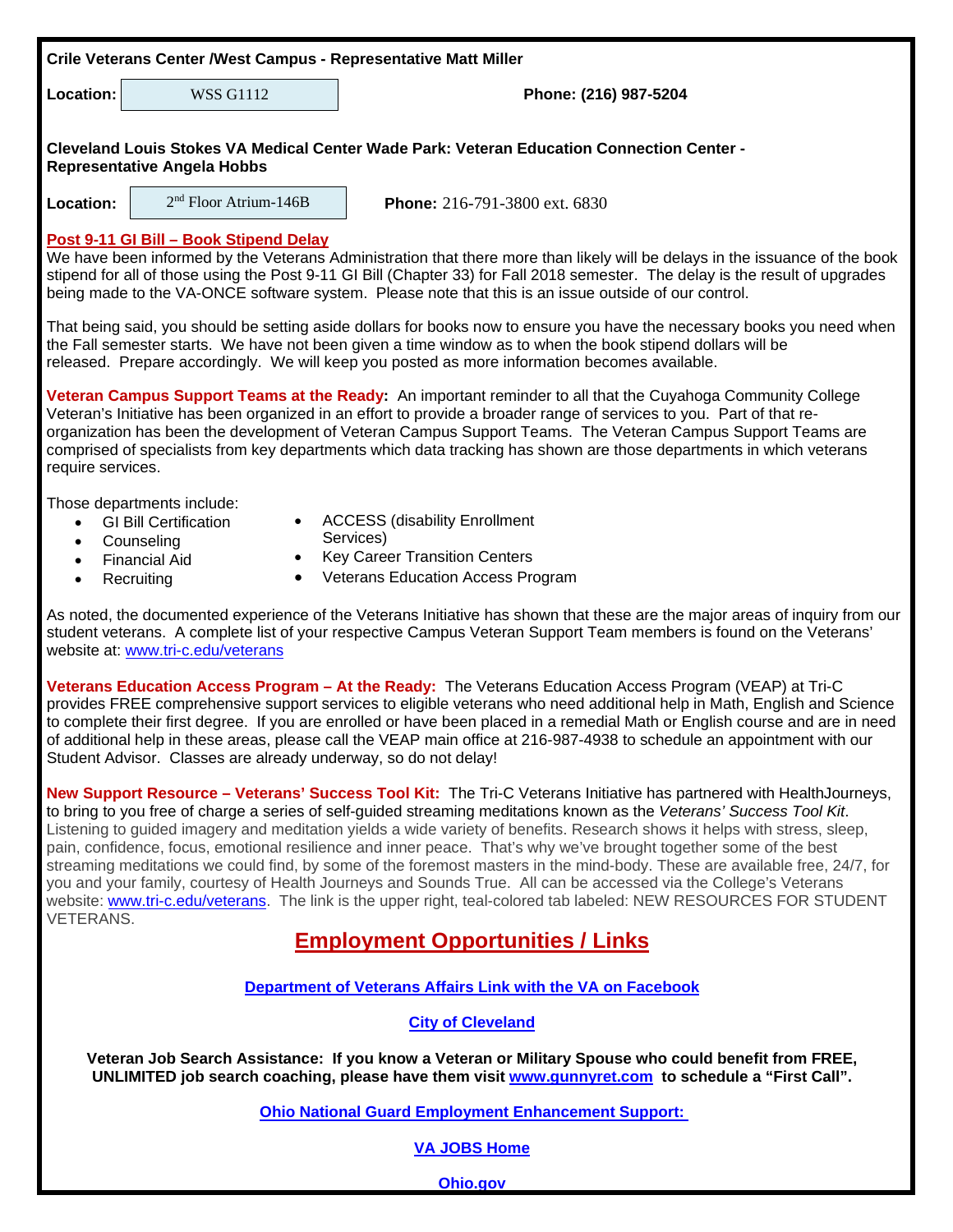#### **[USAJobs](https://www.usajobs.gov/)**

#### **[Veterans MilitaryJobs.com](http://www.military.com/veteran-jobs)**

#### **[Ohio Federal Government Jobs](http://federalgovernmentjobs.us/job-location/ohiooh.htm)**

#### **Unsure of a career path? [Check out Career Coach](https://tri-c.emsicc.com/)**

Create an Account, discover your interests, potential career stats, and career scopes in your local area that are adjacent degree paths with Tri-C programs. Make sure to check out the MOS option to see what your military skills transfer to in our programs.

**DAV Recruit Military Veterans Job Fair Coming to CLEVELAND on August 30th, 2018:** The DAV Recruit Military Veterans Job Fair is being held on Thursday, August the 30th at The Windows on the River at the Nautica Entertainment Complex, Cleveland, OH . Please assist me in passing this information to all the veterans, Active Duty, transitioning military personnel. National Guard members, Reserve members, spouses and dependents that you know and could help. Free for all to attend!! Get the Veterans there!!!

**What:** DAV Recruit Military Veterans Job Fair

**Where:** Windows on the River at the Nautica Entertainment Complex, 2000 Sycamore Street, Cleveland, OH

**When:** Thursday, August 30, 2018, 11 AM - 3 PM

**Register to Attend:** <https://events.recruitmilitary.com/events/cleveland-veterans-job-fair-august-30-2018>

# **Applying for Benefits**

First-time users of educational benefits must complete the 22-1990 form at www.vets.gov/education/apply/.

The VONAPP system (old 22-1990 site) still contains other important forms such as compensation, pension, vocational rehabilitation, employment, burial benefits, change in place/training and dependent application for VA benefits.

Do not use forms 22-1990N or 22-1990E to apply for Post 9/11 GI Bill, CH30 or CH1606. The 22-1990N is for National Call to Service only. The 22-1990E is for family members to use transferred benefits.

### **CONTACTS:**

**VA Regional Office** (St. Louis, MO) 1-888-GIBILL-1  $(1-888-442-4551)$ 

**Direct Deposit Center** 1-877-838-2778

**Enrollment Certification** 1-877-823-2378

### **Military Transcripts**

Be sure to have your transcripts evaluated to determine if you can receive academic credit for your military training. The process can take up to four weeks, so keep an eye on your Tri-C email for notification that your transcripts have been evaluated. A counselor and program manager will advise you on how credits can be applied to your specific degree. The primary contact for military transcripts is Chris Dorsten at 216-987-3664 or chris.dorsten@tri-c.edu.

#### **Joint Services Transcript (JST):**

Order your free official transcripts and review unofficial transcripts and summaries of equivalent credits. Register at https://jst.doded.mil.

#### **Air Force veteran?**

Check out Air University at www.airuniversity.af.mil/Barnes /CCAF/ to review various options for ordering your transcripts.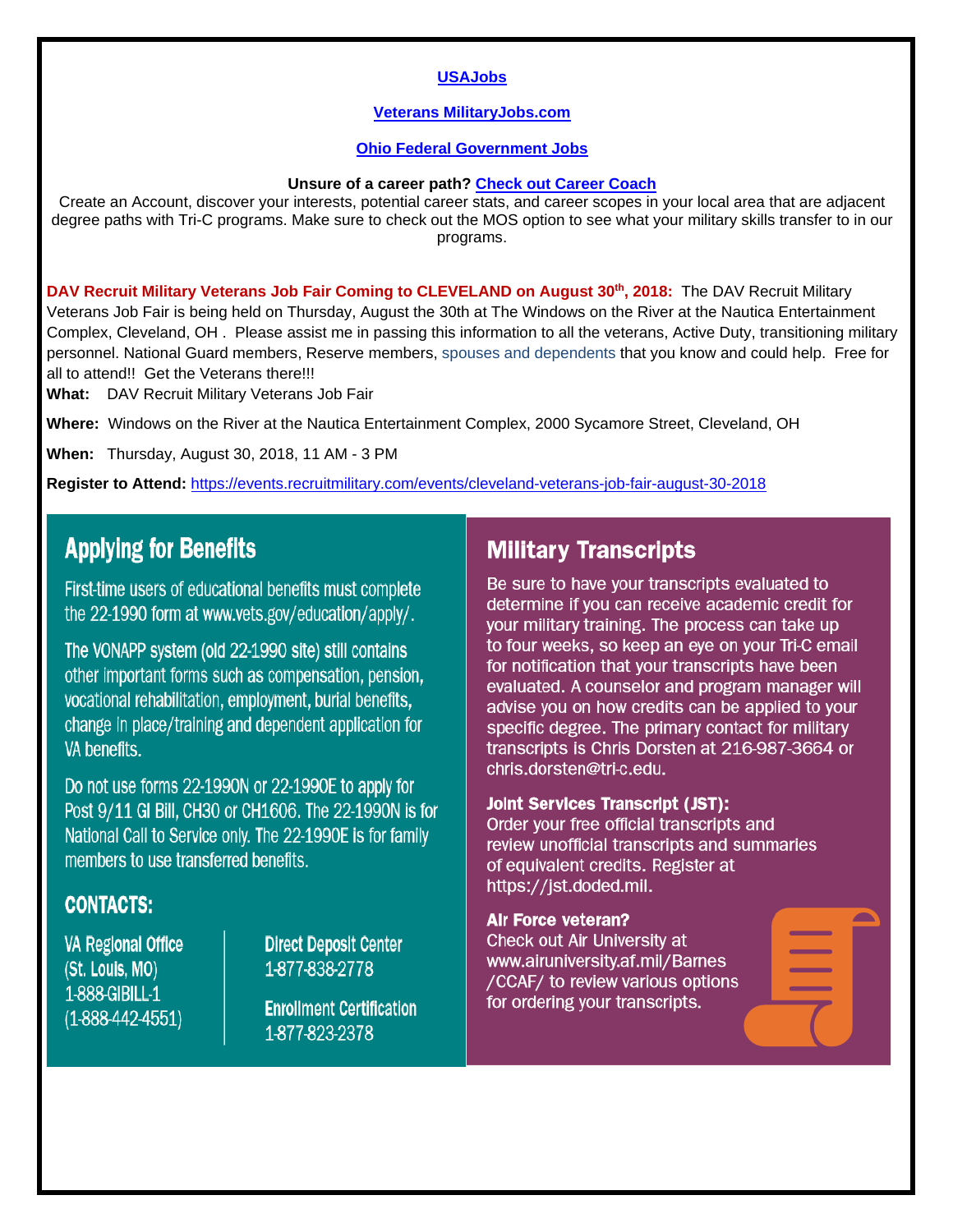

Education Benefits Deadlines & Reminders

**Ohio National Guard Scholarship Program Application Deadlines:**

November 1<sup>st</sup> for Spring Semester

April 1<sup>st</sup> for Summer Semester

July 1st for Fall Semester

CAC ONLY Access Scholarship letter changes to another school? NOBE issue? [see link](http://www.tri-c.edu/veterans/documents/ohio-national-guard-information.pdf) for NG contacts

**GI Bill Semester Certification Form Submission Dates**: Need to be submitted in advance to the academic start date of intent (typically 30 prior window).

**[GI Bill Semester Certification Form](http://www.tri-c.edu/veterans/documents/gi-bill-semester-form-responsiblities-2017.pdf)**

**Transferring benefits to another school? [VA Form 22-1995](http://www.tri-c.edu/veterans/documents/vba-22-1995-are.pdf)**

 **But I am a dependent? [VA Form 22-5495](http://www.tri-c.edu/veterans/documents/vba-22-5495-are.pdf)**

Make sure you turn these in to your certifier to report changes in class schedule, major, transferring from one school to another so you are certified correctly.